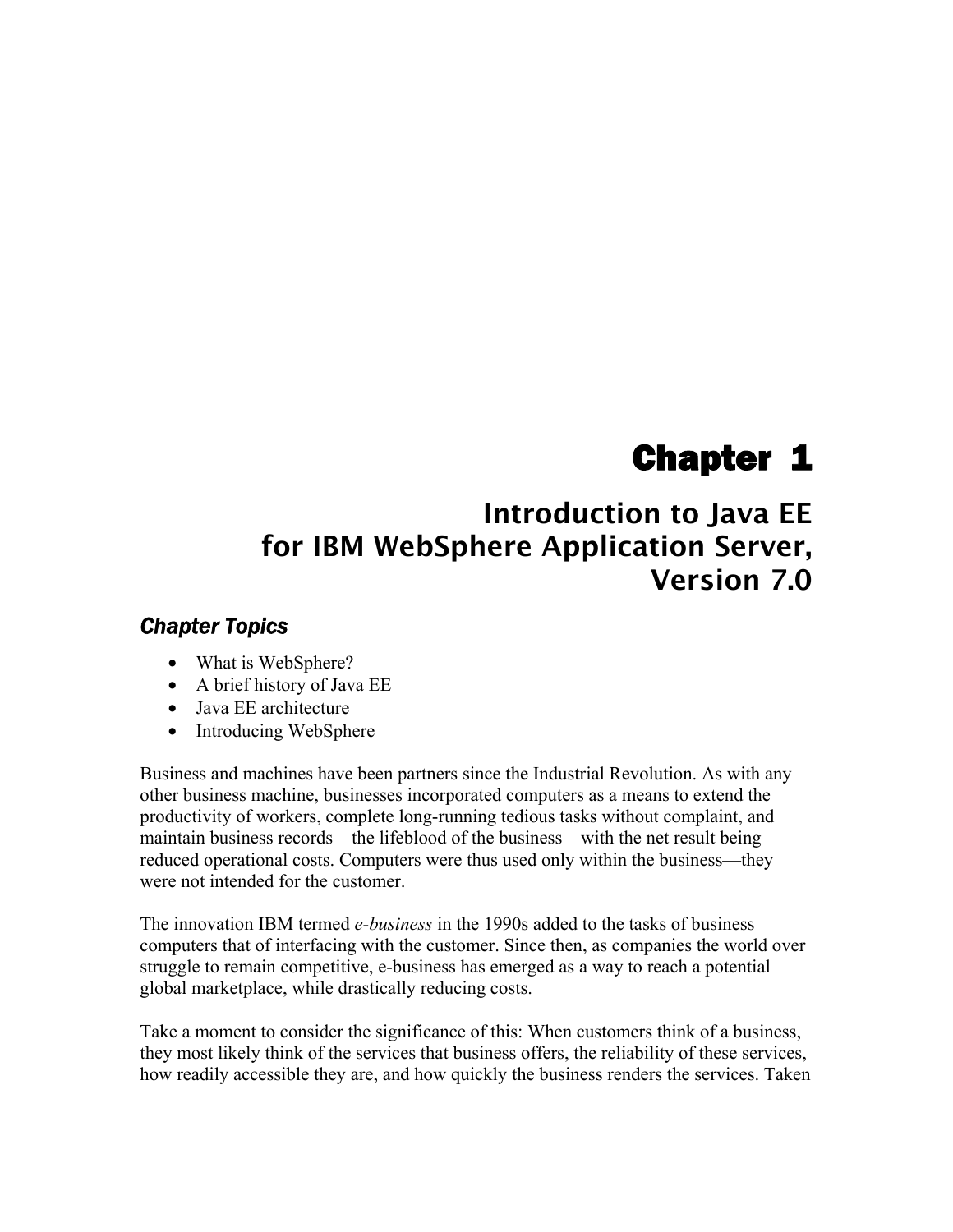together, these aspects of a business represent, in the minds of its customers, the *quality* of service the business offers.

Inevitably, customers derive their perception of this quality through the "face" of the business. In the beginning, that face was human: The carrier delivered the newspaper; a banker granted the loan; and at the better grocery stores, courteous grocery staff carried the groceries to the car.

The substitution of the human face with the Web interface is perhaps the most delicate and most critical of all business transitions. Customers certainly will not expect fewer services or reduced quality from e-business, but, rather, more services and higher quality. Furthermore, the success of a business is now measured in mouse-clicks, not miles to the mall. Indeed, it is becoming very difficult to imagine a business that is not an e-business, or at least not substantially enabled by the Internet.

Change is inevitable and rapid. This is a given in the world of information technology (IT). The enterprise developer is now at the center of the most significant change in IT since the advent of the enterprise application: the widespread adoption of service-oriented architecture (SOA) as the model for e-business.

While enterprise developers still develop and deploy distributed enterprise-level applications that model an organization's processes and practices, they must also incorporate multiple applications into a higher-level architecture. In other words, the application is no longer the overarching architecture that models the business; rather, the application itself has become (perhaps) just another component.

Enterprise developers work more closely than ever before with business analysts, modelers, application architects, application assemblers, and systems administrators to apply sound object-oriented analysis and design techniques to a business model, without altering that model in any way. Developers understand application assembly within the business domain across a multitier architecture, and they must assess carefully the need for new components, the reuse of existing components, and the integration of existing computing resources that are not Java related as services. Finally, developers require system administration skills to tune the application at the code/design level to meet performance requirements.

The systems we design and build should be limited only by our imagination, not by lack of interoperability between proprietary technologies, or, worse, our ignorance of the very existence of an enabling technology. Most importantly, the technologies we use must be extremely flexible, to match the flexibility required of modern business. IBM has recognized that the open-source and open-standards movements in the IT industry best meet the needs of business, and that the merger of open-standards computing with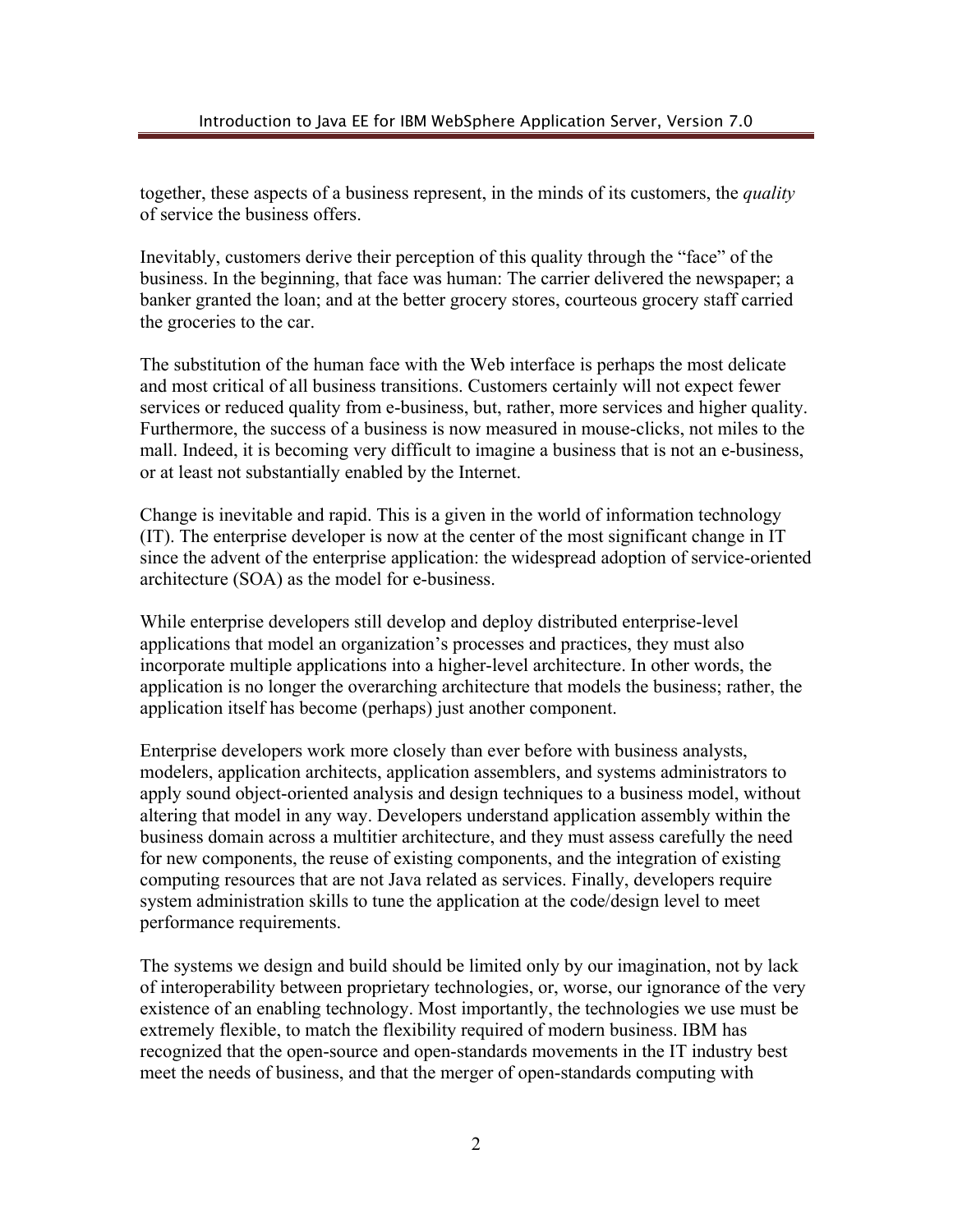creative business analysis is the correct formula to make businesses grow. The WebSphere Software group has evolved to enable this merger.

# What Is WebSphere?

WebSphere is a software platform for e-business and a comprehensive suite of software offerings to support this platform. The focus of this book is the creation, using the IBM Rational Software Delivery Platform, of enterprise applications and services that will run on any server product in the WebSphere suite. In addition to Web Services creation and enterprise application development and deployment to WebSphere Application Server, the Rational Software Delivery Platform supports the most comprehensive range of tooling in the industry—a list too long to include here. Because this book addresses the role of the enterprise developer, most of the focus will be on the composite set of tooling known as IBM Rational Application Developer (hereafter referred to as Application Developer).

Beginning with Version 4 and continuing through Version 7.0, WebSphere Application Server and Application Developer are fully compliant with the Java Enterprise Edition (Java EE) specification (formerly known as J2EE), thus delivering both open-standard interoperability beyond the Java programming language and the platform independence of Java. Furthermore, Java EE allows developers to focus on the integration of IT with business processes, instead of on low-level implementation details. A brief history of Java EE can help us understand how WebSphere supports modern enterprise computing.

# A Brief History of Java EE

Java EE is the convergence of the Java Programming Language, the Common Object Request Broker Architecture (CORBA), and X/Open transaction specifications. Thus, work on Java EE really began with Sun, IBM, and others in the Object Management Group in 1989. However, the specification called J2EE did not emerge until the late 1990s in an effort to make distributed enterprise computing more agile by simplifying the tasks of development and deployment. At the heart of the roadmap to enterprise computing, Java EE promised to separate the programming logic from the technology plumbing. Developers could focus on the design aspects of computing as they developed Java components, and the infrastructure would provide the necessary transport and transaction services in an open, platform-independent way.

Major challenges of e-business include security, dynamic processing, and growth. These are real business requirements, rather than computing concepts.

First, to conduct e-business, organizations must make information usable, available, and secure. A traditional storefront business achieves security in physical ways, such as with locks and keys. To do e-business, our computing model must emulate those physical security mechanisms.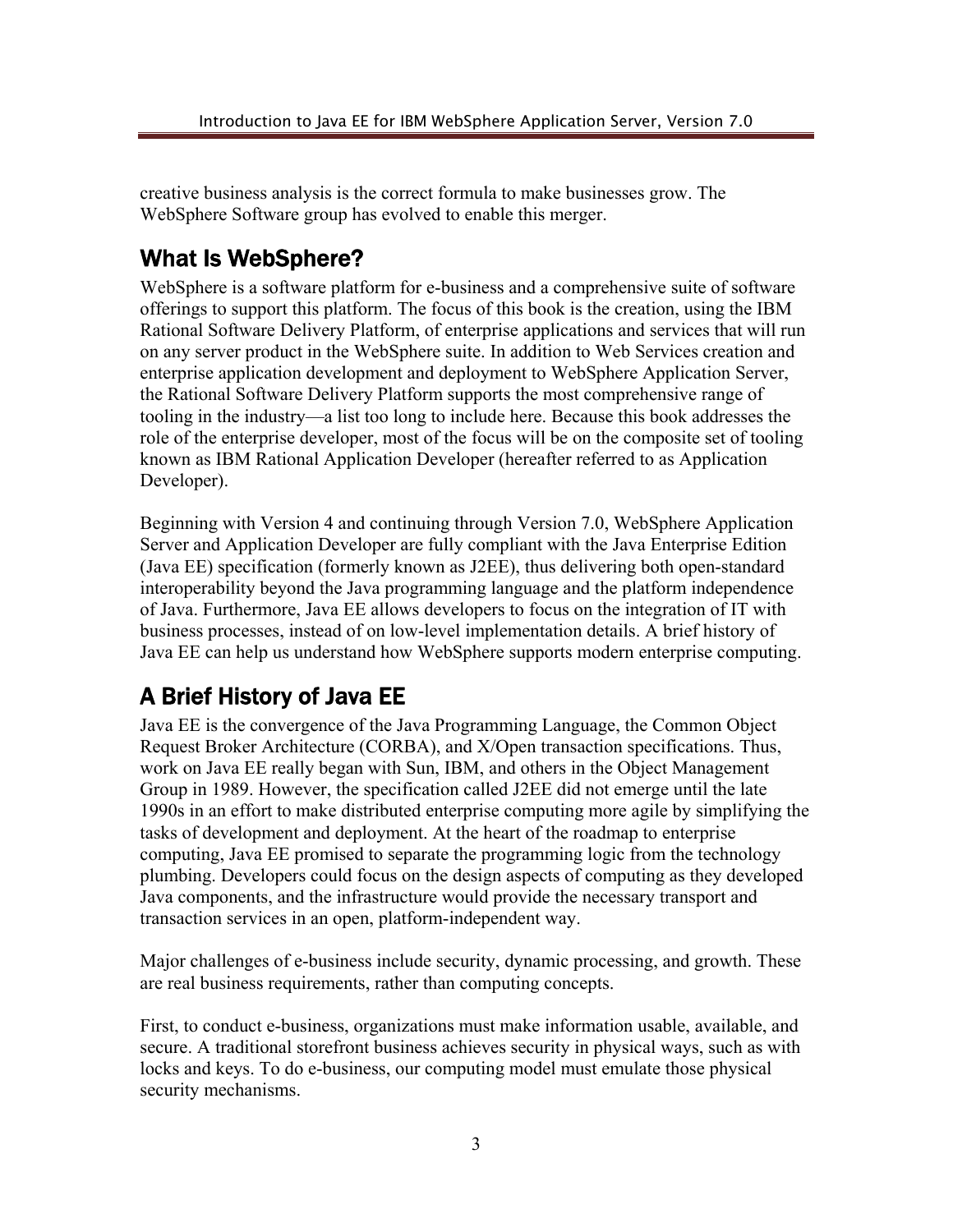Second, data that just sits there is not business: The data needs to be manipulated manipulated in such a way as to resemble actual, intuitively satisfying business processes (e.g., transactions). A transaction models the concept of an indivisible unit of work that supports the business.

Once we have secure transactions involving business data, we still need one ingredient to complete an e-business application: growth. Businesses that do not grow do not survive. Because growth implies that each new customer receives the same, if not improved, quality of service, a business often must acquire new physical property and hire new employees to support that growth. In computing terms, this means that throughput must be scalable, to accommodate increased demand.

CORBA led the way to vendor-independent distributed computing. Many of the good ideas of Java EE, such as services, which we will be discussing shortly, actually appeared in CORBA first.

The Java solution for the incorporation of CORBA functionality was Enterprise JavaBeans (EJBs), a way to incorporate the robustness of the CORBA Object Request Broker (ORB)'s transactional and secure services into a standard architecture. Existing CORBA implementations, although based on the same, robust CORBA standards, were not "standard" (i.e., portable and interoperable). But EJB went beyond CORBA: The designer of Java wanted the remote procedure-calling architecture to be more intuitive than the complicated and nongenial CORBA code. Incorporating the intuitiveness and ease of use of JavaBeans technology into CORBA-compliant components was the deciding factor in the industry acceptance of EJB over CORBA as the e-business solution of choice.

With EJB, Java provided a technological basis for implementing robust e-business solutions, addressing and going beyond the technologies CORBA provided. However, the picture was not complete. As programmers began to incorporate the new Java technologies into their solutions, it became apparent that there was no true architectural standard to which programmers could apply the new technologies. In other words, Java needed to evolve from a set of technologies into a framework that would standardize not only the technologies used but also the way in which they were used in architecture. This standard would become the J2EE specification, which is the basis for this entire book.

# Java EE Architecture

When the Java EE specification mentions architecture, it clearly refers to runtime architecture. (Note: Henceforth, although not always stated explicitly, this discussion is limited to the Java EE 5 framework specification.) Every discussion of this architecture must begin with the figure from the specification itself that you see in Figure 1-1.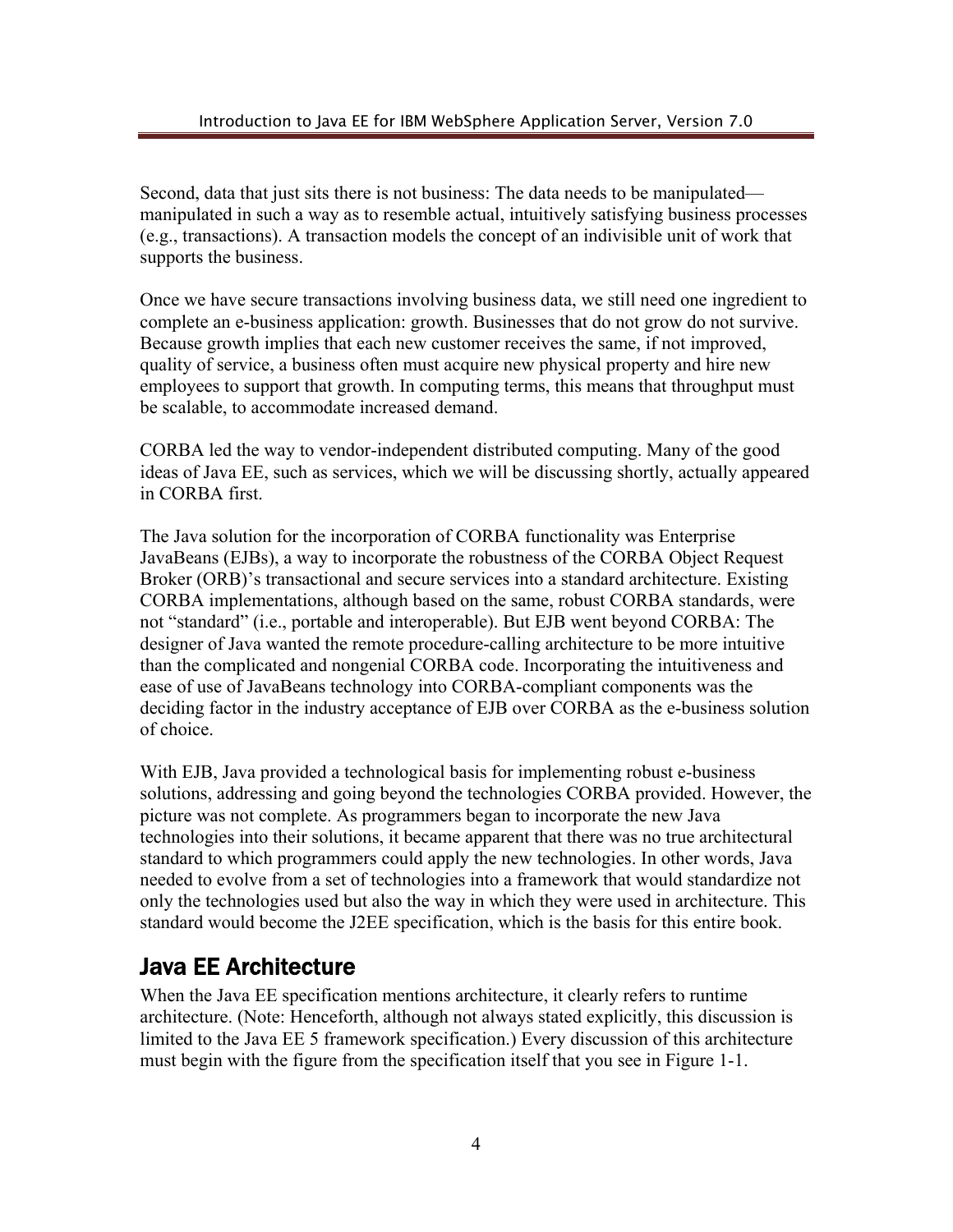

*Figure 1-1: Java EE 5 Architecture* 

Although the diagram in the figure may imply a programming architecture, at some level, its main purpose is to outline two things:

- 1. That there are specific components such as servlets, JSPs, and EJBs.
- 2. That those components need specific runtime support, which containers such as the Web container and the EJB container provide.

Also implied in the figure is a connectivity specification (those arrows that connect the containers/components to one another). Although they are obviously blank in this diagram—in fact, absent from any diagram in the actual specification—the transports are "filled in" in the text of the Java EE specification.

We will use this diagram to provide an outline for most of the rest of this chapter: We will characterize the Java EE platform as being divided (implicitly) into application components, system components, and standard services (yet to come). We will begin this discussion of these three architectural elements with the application components, becaus their definition really implies, and was ultimately responsible for, the services that the containers, as well as the transport protocols, provide. We will treat the notion of application roles as part of the platform architecture—once again, a kind of pedagogical choice in this book, although certainly implied within the Java EE specification. re<br>s<br>se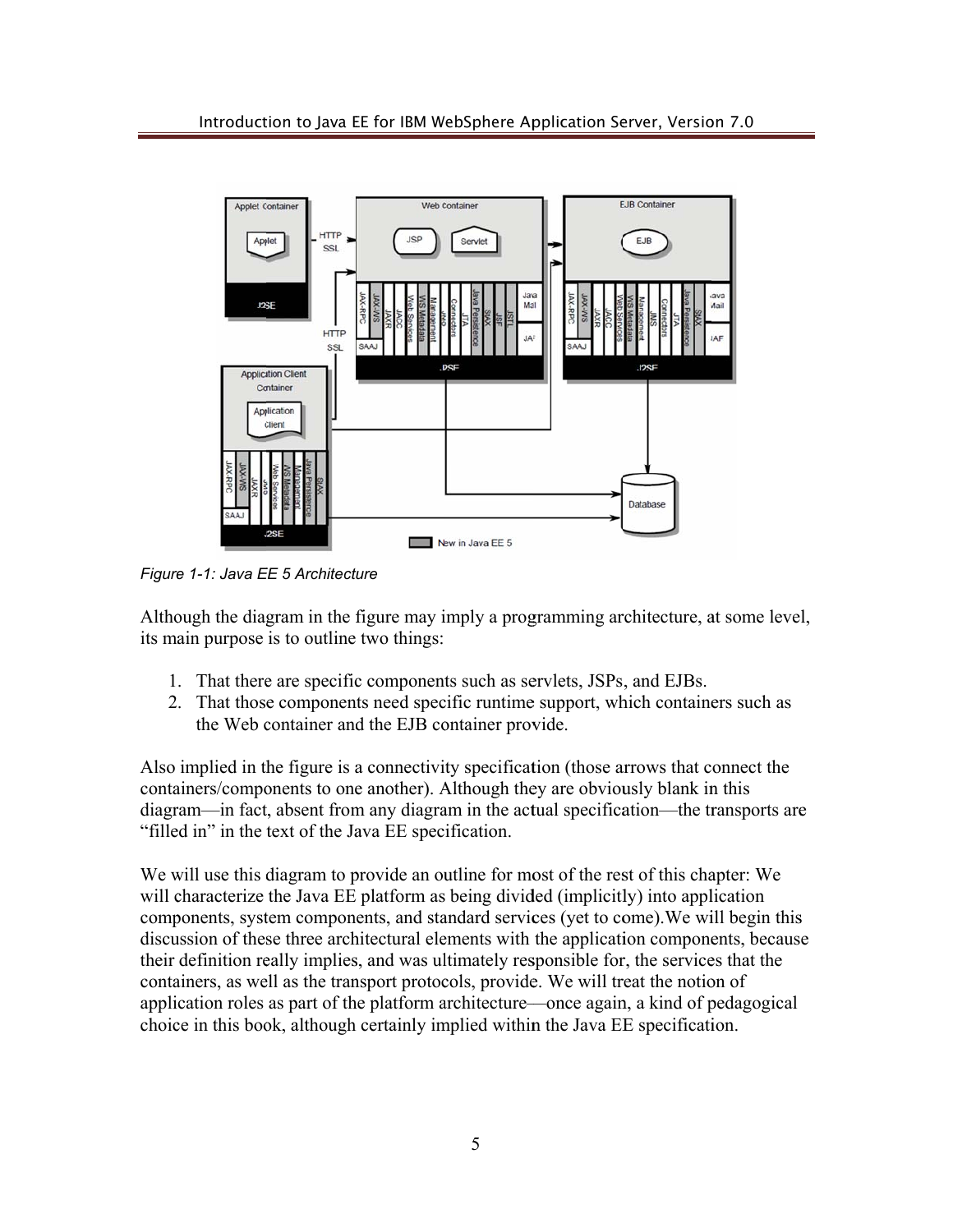### *Java EE Architecture: Application Components*

This might be a good time to bring out a salient point in the definition of Java EE application components: The Java Platform, Enterprise Edition specification, v5 (Java EE 5 specification) says, "Application components can be divided into three categories according to their dependence on a Java EE server":

- Components that are deployed, managed, and executed on a Java EE server. These components include Web components and Enterprise JavaBeans components.
- Components that are deployed and managed on a Java EE server, but are loaded to and executed on a client machine. These components include HTML pages and applets embedded in HTML pages.
- Components whose deployment and management is not completely defined by this specification. Application Clients fall into this category. (Java EE 5 specification)

#### The Application Client

Instead of starting in the upper left-hand corner of the Figure 1-1 diagram, as is typical in these reviews, we'll begin with the component labeled Application Client. Historically, this is what we've always known, simply, as a computer program. Before Java EE was released, the name for this component in Java terms was just *application*: a set of related methods, linked together by a runable method; namely, the **main()** method. At other times, this component was referred to as *standalone,* which implied that it required only the Java Virtual Machine (JVM)—no container—to execute: The JVM was given the name of the class, as an argument, which contained the **main()** method, and the JVM executed that method. At some point, the Java EE architecture designers realized that the fact that the application was standalone was inconsistent with the component model, which already had been applied to servlets and EJBs. In other words, everything, including the application, should be a component, which by definition, was a software element that required a container. Thus was born the client container, which was to run application client components.

In the Java EE 5 architecture, the application client is a largely graphical program, which gets its data from EJBs, running in an application server, via access to the Java Naming and Directory Interface (JNDI) namespace. So, put another way, the application that formerly could stand alone will now be a client to a Java EE server, with the client container providing access to both the JNDI namespace of that server and the necessary libraries (e.g., **javax.naming**).

Application clients also require a JVM to execute in—not the JVM of the application server variety, but a basic JVM that resides on the client side. We will try to flesh out the nature of these components in both the container section to follow and in the packaging/deployment discussion of chapter 16. (If, on the whole, you find the treatment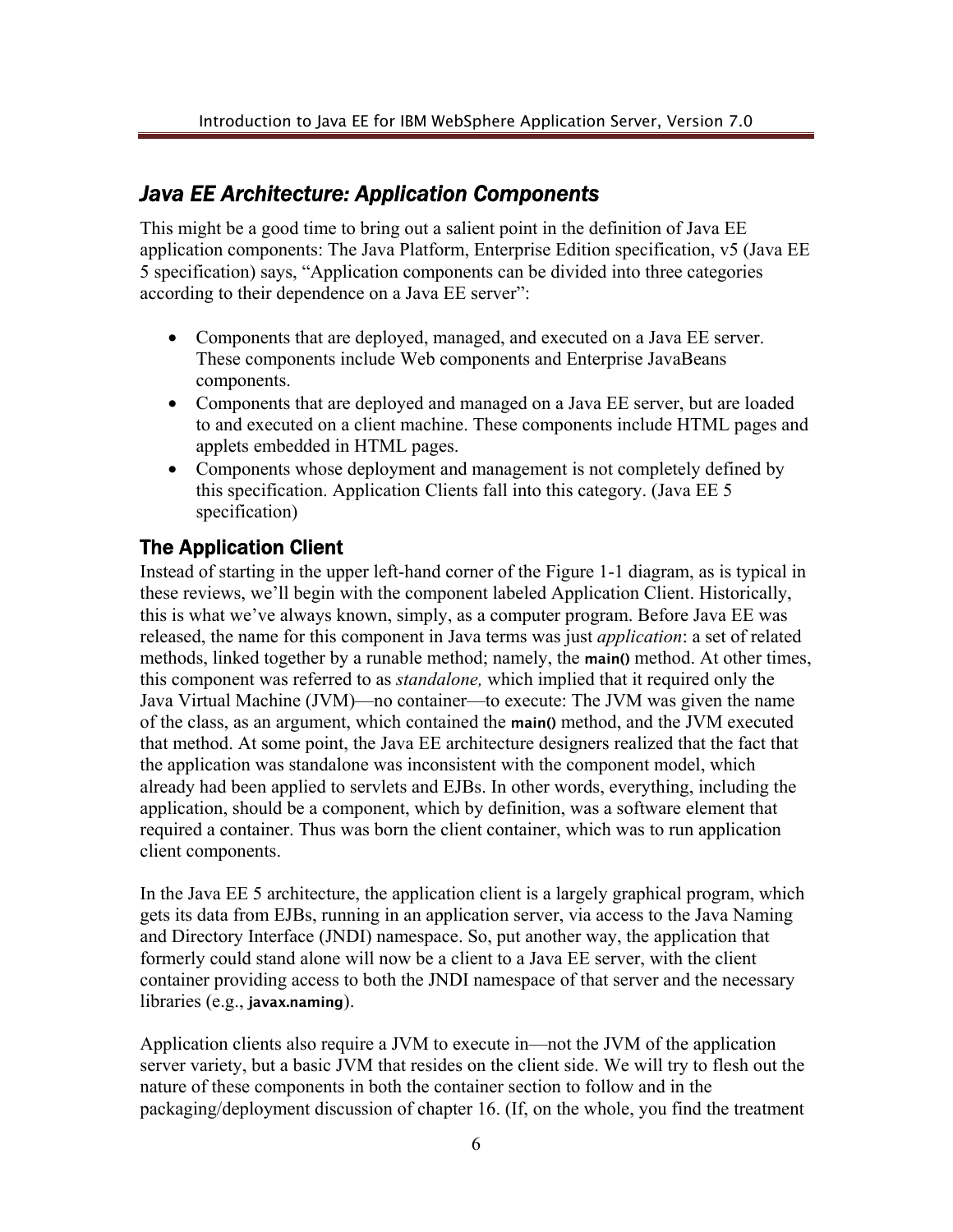of application clients "vague," it is. The Java EE 5 specification says, "Future versions of this specification may more fully define deployment and management of Application Clients.")

#### The Applet

The applet (the name implies "little application") is often compared to the application (the application client, which we have just discussed above) in early literature. In fact, many texts contained exercises that asked the developer to convert an application into an applet, and vice versa.

#### The Servlet

Servlets are among the "Web components" in the first category of components mentioned at the beginning of this section. We will cover servlets in detail in chapter 3. The strength of servlets lies in their ability to generate and deliver dynamic content in response to requests.

### The JavaServer Pages (JSP)

JavaServer Pages (JSP) were a response to the problems inherent in embedding HTML in servlet code that was ultimately to be compiled by an ordinary Java compiler. Escape characters need to be included to differentiate between similar notions the compiler recognizes. Also, the compiler, or the Java editor in Rational Application Developer, cannot check the validity of the HTML. JSP technology, in contrast, enables an enterprise developer to write the functionality of a servlet in purely HTML form; the servlet's syntax is protected by the system's HTML editor, such as the Page Designer in IBM Rational Application Developer.

Moreover, a best-practice idea has been developing that recognizes a design pattern from SmallTalk called Model-View-Controller (MVC). Simply put, MVC requires that the code in each element of an application restrict itself solely to the role of that element in the overall architecture of the application. In other words, code that processes business data (fulfilling the role of model) should remain separate from code that displays the results of that processing (fulfilling the role of view). Code that delegates and coordinates between functions in the view and model—i.e., code that controls the flow between other functions―falls into the role of controller. The JSP fulfills the role of view. When used as part of MVC, the JSP page is commonly referred to as a *display page*. We include a more complete discussion of JSPs in the MVC pattern in chapter 4.

#### The Filter

Often, servlets and JSP pages require preprocessing, such as logging and security checking. The filter is used to perform any preprocessing that a servlet or JSP requires.

#### JavaServer Faces (JSF)

JavaServer Faces (JSF) technologies have been added to the Java EE specification to facilitate Web application development. JSF is a framework that provides developers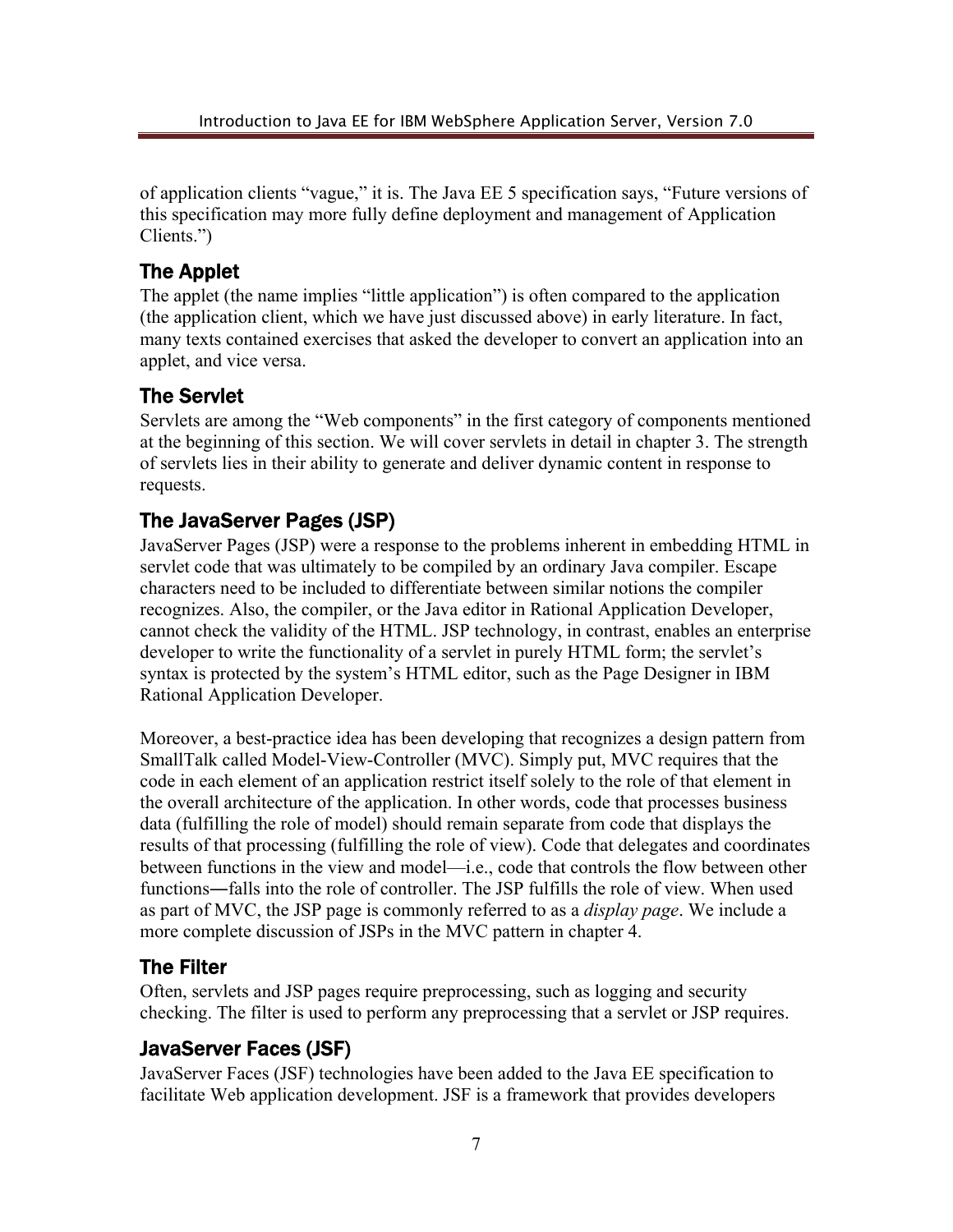with components to develop Web interfaces and gives tool providers a specification in Java EE that they can build tools around.

#### The Web Event Notifier

The Java Standard Edition (JSE) provides an event-notification system, which allows components to be notified of events fired by other components. For a time, this mechanism was absent from Java EE. As of J2EE 1.3, however, at the Web component level, an event-notification system, which allows Web components to trigger functions in other Web components via event notification, was added to the Web container's functions.

#### The Enterprise JavaBean (EJB)

In the earliest stages of development of the EJB specification, one could say that an EJB was an inherently remote, network-aware, distributed transactional component. Certainly, the EJB was conceived as Java's response to the remote procedure call (RPC), of which CORBA and, now, Web Services are also attempts at a solution. The notion of "bean" in the name Enterprise JavaBean stems from the design intent of making EJBs reusable components similar to JavaBeans, which are intended to be self-describing Java software components. Also, EJBs advertise their properties via getters and setters, and they use Java Reflection in a comparable way to JavaBeans. But it is important to make a clear distinction between JavaBeans and Enterprise JavaBeans.

With the advent of EJB 2.0, one can no longer define an EJB as being inherently remote, since local EJBs are inherently not remote but are still EJBs. Insofar as local EJBs are not remote, they also are not network aware and, likewise, not truly distributed.

Whereas the Java EE 5 specification states that the EJBs "typically contain the business logic of a Java EE application," the entity EJB is probably used more for persistence than for execution of business logic. The session EJB could be used to execute business logic, but there are contending design patterns, most notably the EJB Command pattern, that would place the business logic in JavaBeans and use the stateless session EJBs as "transaction listeners"—presenting an interface to coarse-grained business processes.

Because of inherent problems in the concept of entity EJBs, and the requirements put on the shoulders of developers who were responsible for their design, implementation, and deployment, the Java Persistence API (JPA) and annotations in Java EE are becoming very popular as an alternative to the traditional entity bean mapped to a backend data source.

### *Java EE Architecture: System Components*

We continue to follow the organization implied in Figure 1-1, in which the Java EE platform is divided (implicitly) into application components (which we have just discussed), system components (the current section), and standard services (yet to come).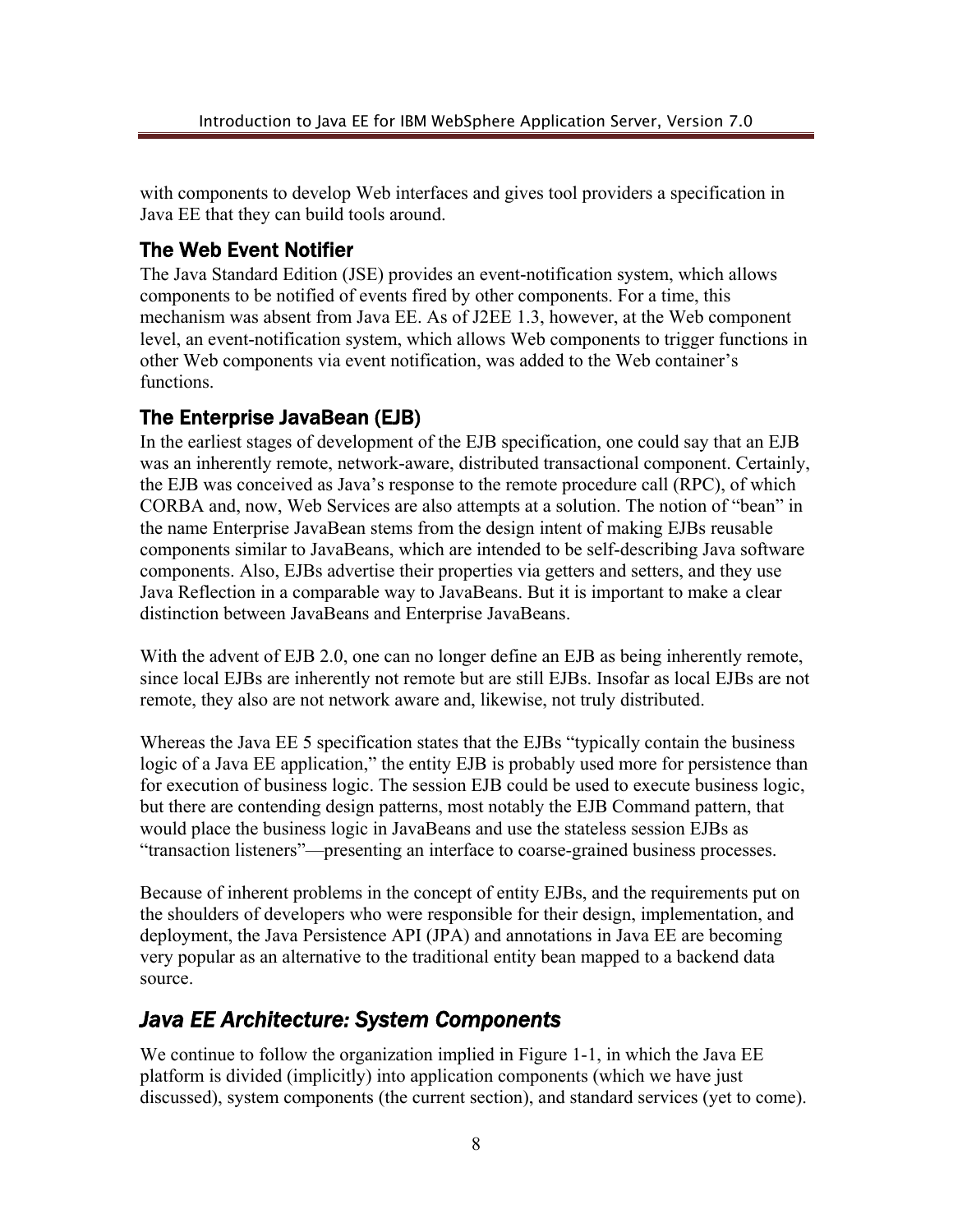When we refer to system components, we are talking about those features in the architecture that provide the runtime environment for the application components. At one point historically, system components were loosely referred to as *engines*—for example, there was reference to the "servlet engine." This notion would have been useful to carry forward, but it seems to have gotten lost. However, *engine* would not have allowed the easy incorporation of a resource adapter, and the resource adapter is indeed a systemlevel runtime component.

Let's characterize system components as those components that provide the runtime layer between the application components and the external operating system, and any other external runtimes (e.g., enterprise information system (EIS).

#### Resource Adapters

The resource adapter is somewhat ambiguous in that, while it is indeed a component, it does not need to be a part of a Java EE Enterprise application, nor does it execute in a Java EE container. It is used to provide a bridge between Java applications and non-Java applications. For example, if a Java EE application needs to call and retrieve data from the Customer Information Control System (CICS), a CICS resource adapter is installed in the Java EE server. Interestingly, since the relational database is technically a non-Java application (true, DB2 is implemented in Java), WebSphere wraps database access in a relational resource adapter.

#### **Containers**

A container's basic function is to manage and provide the runtime support for the components it contains. This support can be broken down into four separate functions:

- 1. To provide access to all the necessary Java EE and JSE APIs (essentially, class libraries) that the components will call.
- 2. To isolate the contained components from the other components in the Java EE server.
- 3. To take care of the communication between components running in different containers.
- 4. To manage the life cycles of objects, creating them so that they are available when requested and destroying them when they are no longer needed. The final function includes providing a way for the objects to persist themselves.

The necessity of the first function is clear: Precompiled class libraries have long been used as a means of deferring many of the mechanical complexities of the runtime from the programmer. This makes programming more intuitive, closer to resembling human thought. The second function, that of isolation, provides the essence of this programming model: It allows the runtime to be uniquely configured and managed through the use of deployment descriptors, which the containers read and implement at deployment time. As stated, the third function is really a logical follow-on of the first two: The complexities of intercomponent communication are deferred to the containers, thus freeing the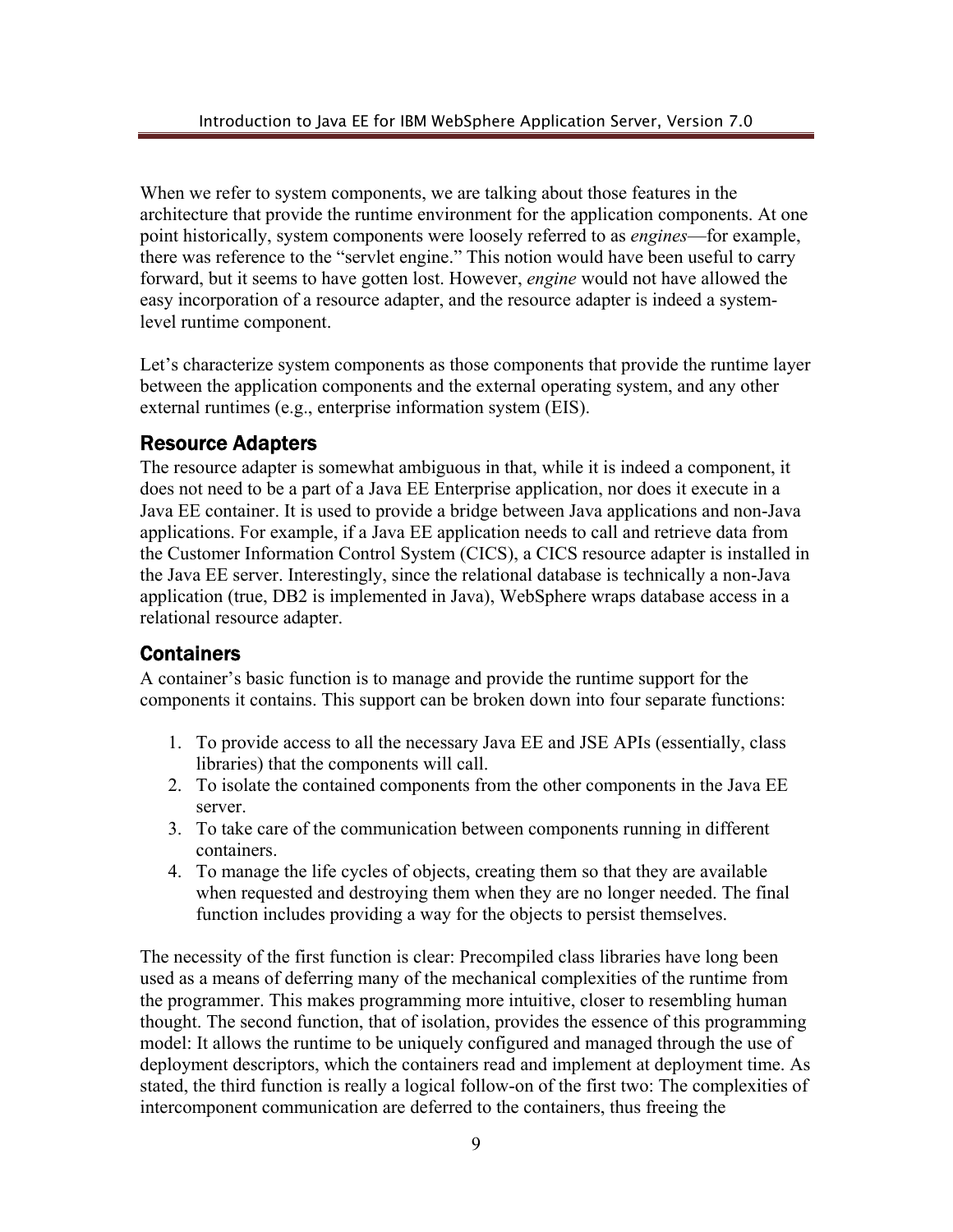programmer from the details, while at the same time allowing for isolation or grouping of varied processes.

With regard to the first function of providing necessary APIs, we can see from Figure 1-1 that all containers must provide the Java 2 Platform Standard Edition 5 (J2SE 5) APIs (many people believe all package names in J2SE 5 begin with the topmost package name of java—e.g., **java.sql**; but there are plenty of **javax** and **org** packages). The Applet container, uniquely, can provide the JSE through the Java plug-in product; most of us have seen the dialog box concerning this plug-in after we have installed a new browser.

 The diagram also shows that containers must provide access to additional APIs from the Java EE, although not uniformly but on a per-container basis. (These packages all have **javax** for the topmost package name, indicating they are standard extensions to Java.) These APIs often work in conjunction with the J2SE 5 packages to support the services the containers provide, which we discuss in the following section.

Because containers must perform the functionality outlined in the deployment descriptors, it goes without saying that the containers must understand the packaging conventions and instructions contained in the deployment descriptors.

#### Java EE Server

Although JVMs are all based on the standard J2SE technology, they can be highly specialized to provide server-side functionality. Such a JVM is referred to as a *Java EE server* or, variously, an *application server* (the server being simply a set of threads that run through instances of classes running on a standard JVM). The Java EE server is minimally a JVM that is capable of managing the containers described above, with some additional standard transaction-processing infrastructure. Also, there must be some mechanism for interaction with application clients. The Java EE server must, ultimately, fully implement the Java EE specification.

#### **Drivers**

The functionality of Java EE servers will be extended through their coupling (network connectivity) with external resource managers, by implementing Java EE Service Provider Interfaces (SPIs). The SPI guarantees that the implementation classes will work with any and all Java EE products. These implementation classes are packaged software collections, referred to as *resources manager drivers,* or, most commonly, just *drivers.* Many external resource applications have corresponding Java APIs, such as Java Database Connectivity (JDBC). Other external applications using non-Java APIs can be connected to Java drivers through connectors.

#### Database

As stated in the Java EE specification 5, the Java EE platform requires a database that is accessible by all components, with the optional exception of applets, through the JDBC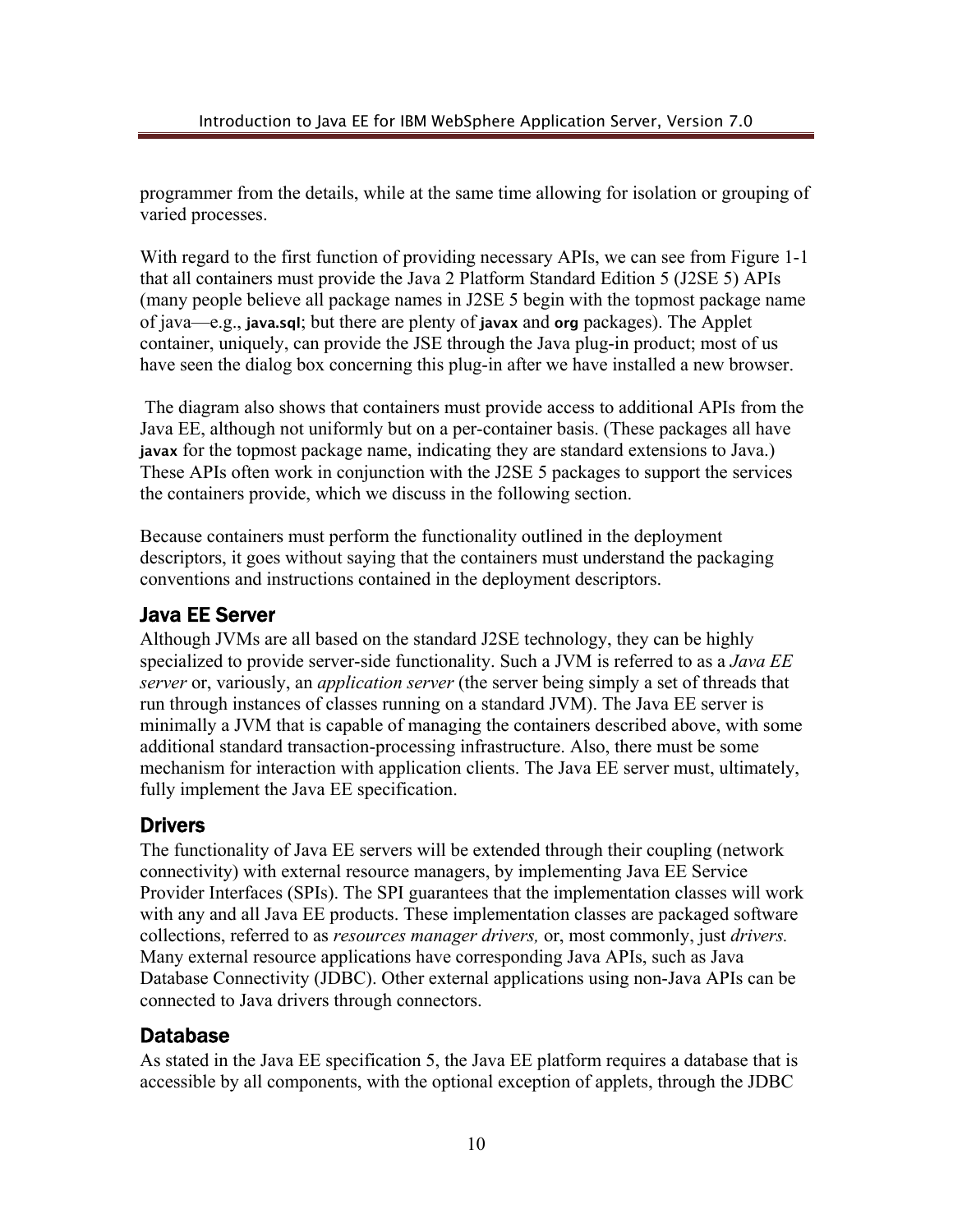API. It follows then that all such database vendors and/or third-party vendors would have to provide JDBC drivers.

#### JPA

The JPA is a standard for mapping objects to relational databases that Java EE requires. This provides a standard management API for both Java EE and JSE components.

#### Management

For a time, there was no unified way to manage a Java EE server's runtime: A plethora of administration clients was developed, each with different capabilities. The Java EE management specification provides an API to manage Java EE servers. There are additional APIs under the heading Java Management Extensions (JMX)—obviously extensions to the core APIs. Although the two are often interchanged, they are not the same thing.

#### Web Services

While Web services evolved independently of Java EE, Java EE incorporated a number of APIs in support of Web services. These include the Java API for XML-based RPC (JAX-RPC) and its successor, the Java API for XML Web Services (JAX-WS), which provides support for Web service calls using the SOAP/HTTP protocol. The SOAP with Attachments API for Java (SAAJ) provides support for manipulating low-level SOAP messages; the Java Architecture for XML Binding (JAXB) defines the mapping between Java classes and XML; the Web Services for Java EE specification fully defines the deployment of Web service clients and Web service endpoints in Java EE, as well as the implementation of Web service endpoints using enterprise beans; and the Java API for XML Registries (JAXR) provides client access to XML registry servers.

### *Java EE Architecture: Standard Services*

In its effort to standardize the distributed computing environment, the Java EE Platform requires a set of services. The term *services* is rather all-encompassing and so might benefit from a bit of delineation at this point. The following paragraphs outline elements of the specification that are considered services.

#### Naming and Directory

The Java Naming and Directory Interface service delivers a critical piece of the puzzle with regard to distributed enterprise computing by providing the ability to organize and locate components. Seen from the outside, this is simply the ability to bind a name to an object so that that same object can later be located by only its name. A "name" object is simply a string identifier bound to a specific location in memory or on a network. A directory is a more robust "name" object that has attributes. For example, a Microsoft Windows shortcut is an example of an icon that is bound, somehow internally within the operating system (OS), to the location of the executable that is launched when a user clicks the icon. Likewise, the directory **C:\WINDOWS** is the string identifier **"C:\WINDOWS"**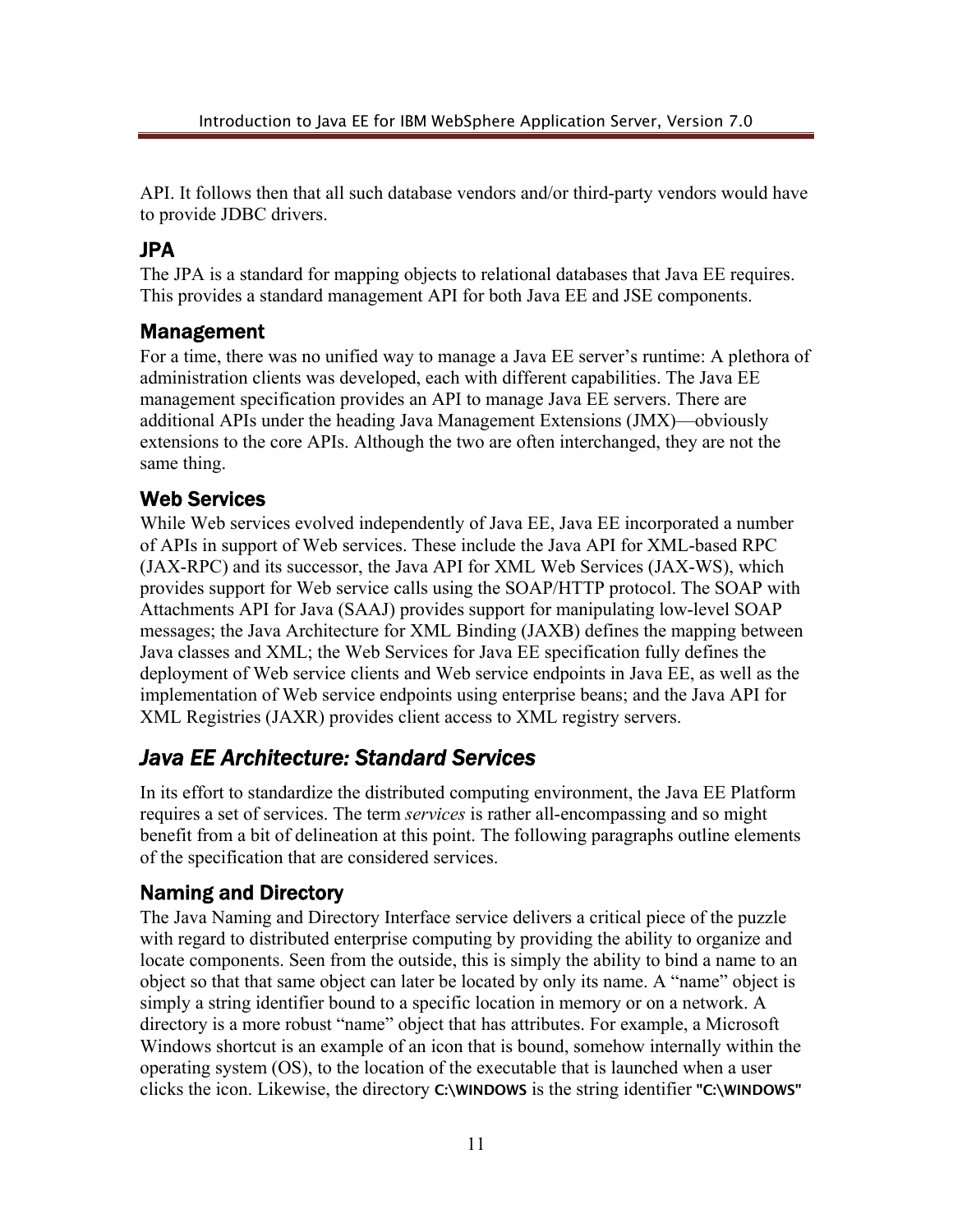bound to the location in storage at which **"files"** (another type of directory) for the OS are located. This **WINDOWS** directory has attributes, such as size and access permissions.

#### Resource Processing and Compilers

Extensible Markup Language (XML) has become an integral format for structured data transfer. Its powerful structured data processing is reliant on a strict parsing mechanism that can load highly configurable parsing grammars. Two such parsing engines are referred to as Document Object Model (DOM) and Simple API for XML (SAX). DOM parses documents by creating a tree structure from the grammar and storing that tree along with the parsed data, so that it can be reconstructed. The SAX parser parses without the tree structure—that is, in a linear, event style, thus saving on memory space. The Java API for XML Parsing (JAXP) has APIs for both these parsing paradigms, as well as APIs for XML Stylesheet Language for Transformations (XSLT) transform engines. The Streaming API for XML (StAX) provides parsing capabilities for XML in applications that require the capability to pull XML elements (in contrast to XML being pushed at an application). Thus, Java EE components are guaranteed interoperability with XMLcentric applications.

#### EIS Interoperability Enablement

The Java EE Connector Architecture (JCA) is perhaps one of the most powerful services added to the Java EE specification. The goal was to enable existing Enterprise Information Systems (EIS) that had over the years proven their robustness, but that were neither necessarily object-oriented nor CORBA-enabled, to be incorporated into the Java EE architecture. Examples of such systems include the industry-tested CICS, from IBM; in-house applications, such as those employed by JD Edwards; and third-party workflow systems, such as PeopleSoft. It was clear that such systems could, on an individual basis, connect to Java objects in much the same way the messaging and database connectivity had been achieved—through a type of adapter.

#### **Security**

Clearly, the most difficult standardization effort would be security. Security mechanisms, even physical ones, can be characterized as *nonstandard*—that is, we wouldn't want just one key that would allow entry to any car! In the J2EE 1.2 specification, inroads to such a standardization were attempted with a broad set of application requirements, including authentication; application-internal (thus, portable) authorization; and a delegation mechanism for EJB, referred to as "run-as" mode. At the 1.3 level, rather than relying on generalities (which would, of necessity, be implemented in a wide variety of proprietary ways), the specification brought to the fore a set of Java APIs referred to collectively as Java Authentication and Authorization Service(s) (JAAS). JAAS is actually an extension of the pluggable authentication module (PAM) framework. The Java Authorization Service Provider Contract for Containers (JACC) defines a standard contract between Java EE servers and authorization service providers to allow pluggable authorization providers for Java EE, further expanding security options.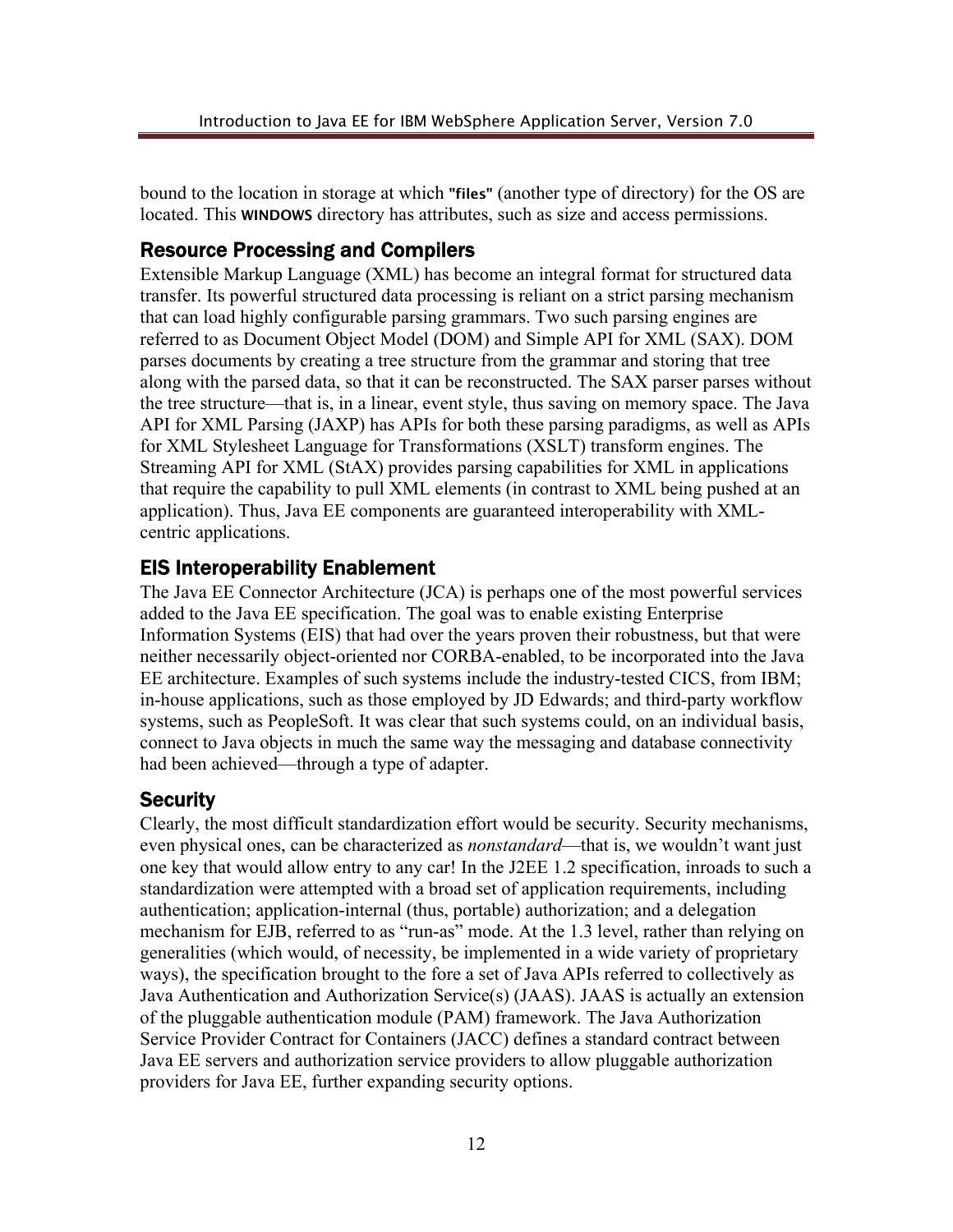#### Asynchronous Messaging

Often in an e-business application, processes must be *synchronous*—in this sense, we mean that the pieces of a transaction must be executed serially, each piece waiting for completion before continuing to the next. For example, the output of one action must be the input of another action. The subsequent action cannot proceed before the prior action has completed successfully.

While this is desirable for transactions whose flow must be serial, it has serious performance implications. The locking behavior in databases, connections, EJBs, and so on can slow the processing of many such transactions to an unacceptable level—even to the point of halting the processing of the entire set of transactions (deadlock). Yet, given the critical nature of the transactional integrity of today's e-business applications, this is a necessary evil.

The Java EE architecture requires that its components have access to such systems in a standardized way. The Java Message Service (JMS) offers to Java EE components both point-to-point and publish-subscribe asynchronous messaging, and it requires an external service that can offer these options. Point-to-point messaging is characterized by the notion that there must be a unique receiver for a given message, and that that receiver must be connected at the time of delivery. The message delivery is considered successful when the specific receiver acknowledges receipt of the message. Publish-subscribe implies that messages are sent to many interested receivers, but the messages are retained in a queue and delivered when a subscriber connects. Message delivery is said to be successful when all subscribers have received a given message.

The message provider is configured administratively, and the service is offered through a JNDI lookup. We will cover JMS in the context of message-driven beans in chapter 9.

#### **Transactions**

The backbone of any enterprise application is the ability to provide transactional integrity for all the components and services mentioned in the Java EE architecture. This integrity is made possible through two sets of Java interfaces: the Java Transaction API (JTA) and the Java Transaction Service (JTS). Chapter 11 provides a thorough discussion of transactions.

# *Java EE Architecture: Roles*

At this point, most of our discussion is complete. We have defined a programming model, the component style, delineating thoroughly the types of software components that are required. In turn, the component design model implies a highly stylized runtime environment, and we have delineated all of the services required of this runtime, even breaking the runtime down into tiers of runtime support. Thus, the mechanics are in place and ready to go. Because of the complexities of full Java EE implementations, certain responsibilities must be assigned to persons and firms having specific roles, so that all the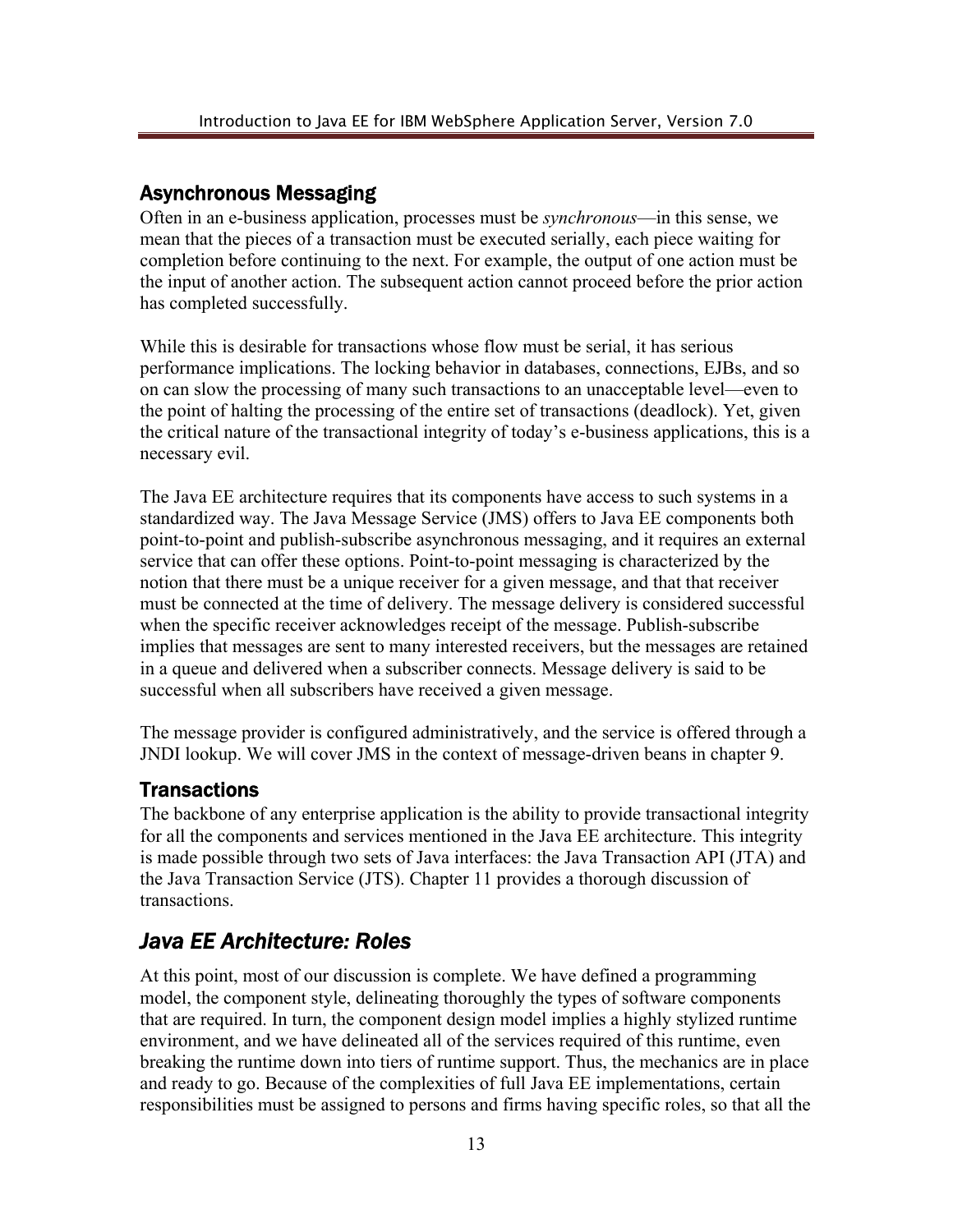tasks necessary for the development and deployment of enterprise applications are accomplished.

### Java EE Product Provider

IBM WebSphere Application Server is a Java EE product that provides the containers and services, as well as other related features. These products are generally referred to as *servers* in the architecture. They provide the runtime infrastructure. They do not refer to development tools, which have their own role distinction. Thus, vendors such as IBM provide Java EE-compliant application servers, database servers, and Web servers. Because many of the services required of these servers are at the system level, OS vendors such as IBM are well suited as product providers. The product provider must provide the system-level integration with all the services the containers and server require, but not necessarily the services themselves; vendors of messaging services, transaction services, email services, and the like are not necessarily Java EE product providers.

It is important to note that Java EE describes the minimum requirements for product providers, specifically outlining the places where proprietary value-adds and enhancements may be offered and where they may not.

The product provider also is responsible for the mapping to services tools, deployment tools, and systems administration tools.

#### Tool Provider

Tool providers make tools for packaging and development of components, for deployment into Java EE-compliant containers. IBM is such a provider. IBM Rational Application Developer for WebSphere Software, Rational Software Architect for WebSphere Software, and WebSphere Integration Developer are prime examples of IBM's contributions as a Java EE tool provider.

The tool specification draws a distinction at the point of deployment. Up to deployment, these tools can be platform independent. Deployment and post-deployment tools may be platform dependent; that is, tools for deployment, monitoring, and management of applications do not have to be interoperable.

#### Application Component Provider

Component providers are developers of Java EE components. The specification implies subroles, such as HTML designers and EJB programmers, but ultimately leaves the sublist open. An enterprise developer using IBM Rational Application Developer for WebSphere Software Version 7.5 is a prime example of an application component provider.

Interestingly, application component providers do not assemble their components into complete enterprise applications. Also, they do not necessarily implement security in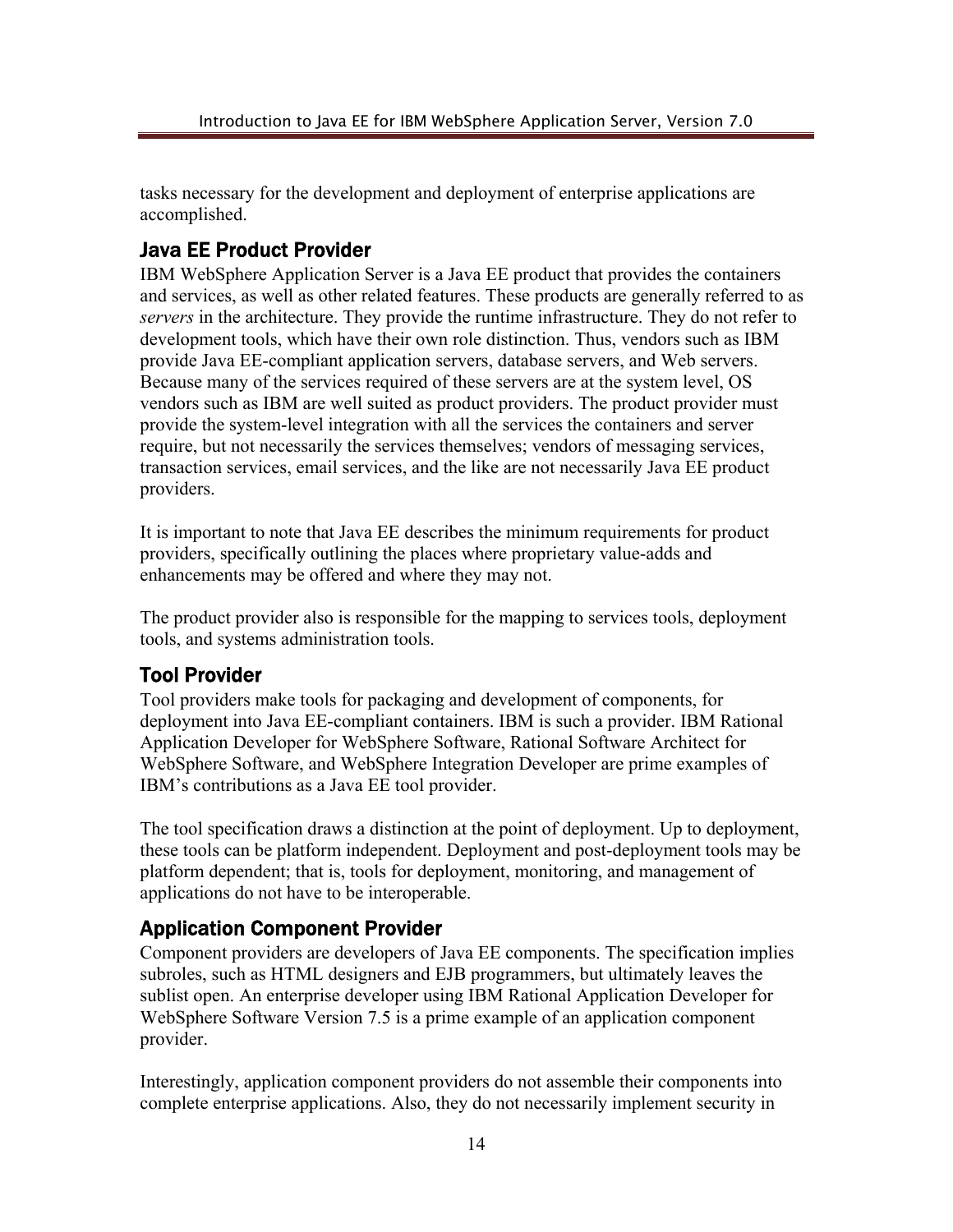their EJB/Web methods. These functions are deferred to the application assembler and the system administrator, respectively, per the strict definition in the Java EE specification.

#### System Component Provider

This role was added to Java EE 1.4 to separate those components that were solely Javacentric from those that incorporated EIS technologies—specifically, resource adapters.

### Application Assembler

The application assembler puts it all together, optionally assembling components and modules into enterprise applications. Because of the advanced tool-to-tool integration between IBM Rational Application Developer and WebSphere Application Server, an application assembler is not always required. The complete enterprise application is ultimately packaged into an enterprise archive, known as an Enterprise Archive (EAR) file. In chapter 16, we will explore packaging, as well as deployment and installation.

#### Deployer

The deployer is responsible for installation and configuration of an enterprise application, which can include customization for the operating environment. In Java EE, deployment can entail generation and compilation of the Java source in order to generate the stubs, ties, and implementation classes specific to the operating environment. During the installation of the application, the deployer maps the logical security roles onto real principals (users and groups) defined in the authentication server. Thus, a deployer may need to understand the application, as well as the security infrastructure of the enterprise, in order to assign the roles to users correctly. The deployer does not establish security policy but does, in a sense, implement security policy. Also, it is at this point that JNDI names are configured and placed in the Java namespace. Finally, the deployer runs the application.

#### System Administrator

The system administrator's role doesn't really begin until the application is installed. Of course, it will probably fall to the administrator to install WebSphere Application Server in the first place, create additional clones of that application server, and federate nodes on a multiserver environment. Clearly, the administrator is solely responsible for the configuration of networking and the general computing environment. Finally, it is the administrator's job to keep the application running, and running as quickly as possible. To this end, the administrator must collect performance data, using the Performance Monitoring Infrastructure (PMI) and Java Virtual Machine Profiler Interface (JVMPI) special interfaces implemented by the JVM to produce performance data, which we will discuss in detail in chapter 15—and understand the application's baseline performance. Eventually, the administrator will tune the Java EE server.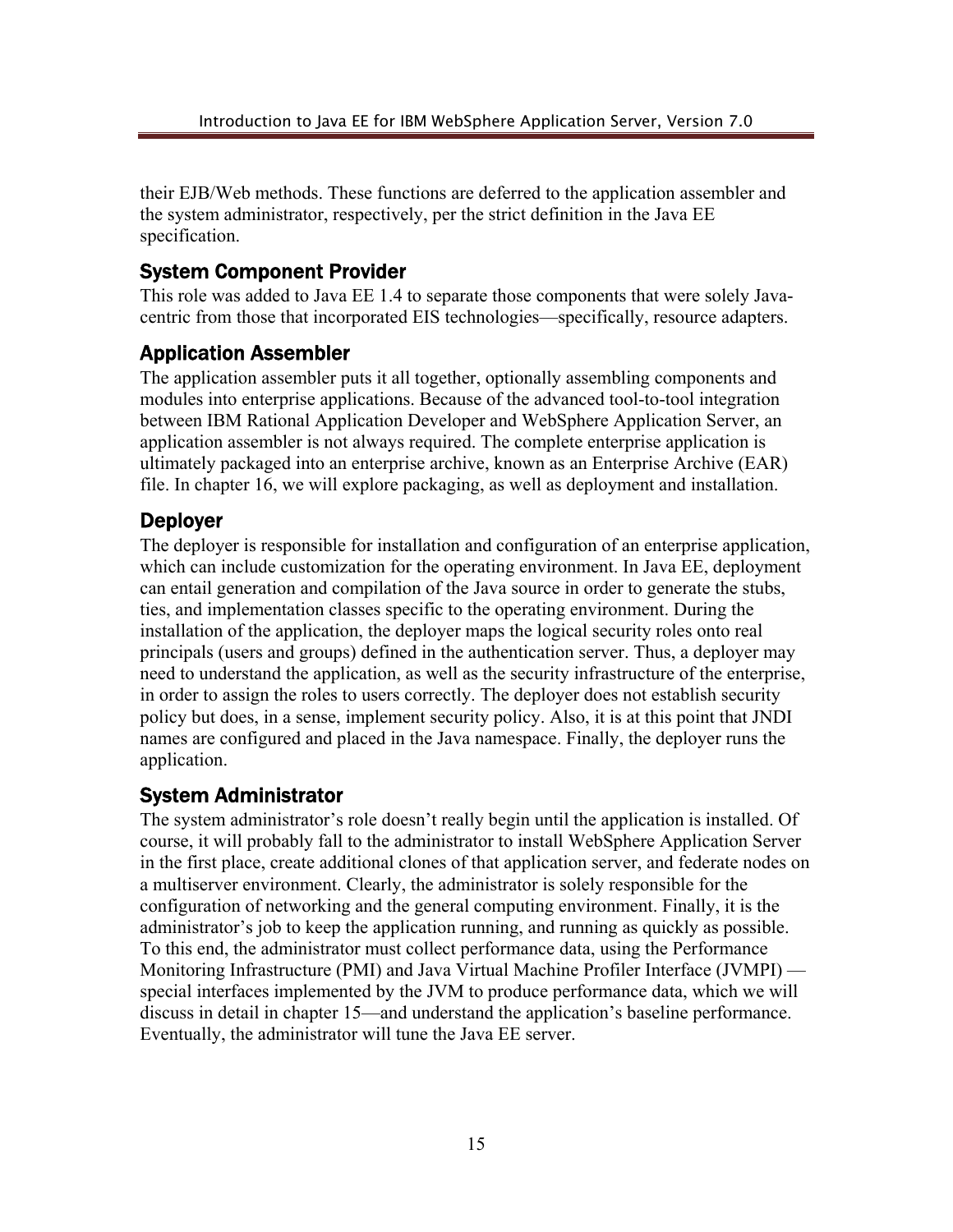# The WebSphere Java EE Toolset

As stated at the beginning of this chapter, WebSphere is a software platform for ebusiness. Let us now introduce in further detail the two products we will be concerned with for the remainder of this book.

# *WebSphere Application Server*

The specification describes a minimum set of facilities that all Java EE products must provide. Most Java EE products will provide facilities beyond the minimum required by this specification. This specification includes only a few limits to a product's ability to provide extensions. In particular, it includes the same restrictions as JSE on extensions to Java APIs. A Java EE product may not add classes to the Java programming language packages included in this specification, and it may not add methods or otherwise alter the signatures of the specified classes.

However, many other extensions are allowed. A Java EE product may provide additional Java APIs, either other Java optional packages or other (appropriately named) packages. A Java EE product may include support for additional protocols or services not specified here. A Java EE product may support applications written in other languages, or it may support connectivity to other platforms or applications.

WebSphere Application Server Version 7.0 is IBM's latest implementation of the Java EE application server. While it is compliant with the JEE 5 specification we have examined, WebSphere Application Server Version 7.0 includes added functionality, as allowed in the Java EE specification, including IBM's high-performance Web services runtime and delivery system, as well as Programming Model Extensions (PMEs), formerly only available exclusively in the Enterprise edition of WebSphere Application Server. The packaging set comprises an Express edition, a Network Deployment edition, and an Extended Deployment edition. The administrative user interface (UI) of this edition is almost identical to that of Version 6—that is, Web browser-based. The server configuration is maintained entirely in an XML repository (a *profile*). All editions of the product comply with all Java EE server requirements, including EJB.

The Agent Controller is provided with this version, which allows for remote and local debugging, performance profiling, and publishing integration with the Rational Application Developer set of development products.

Finally, WebSphere Application Server Version 7.0 comes with IBM HTTP Server Version 7.0, the latest build of IBM's adaptation of the Apache open-source Web server.